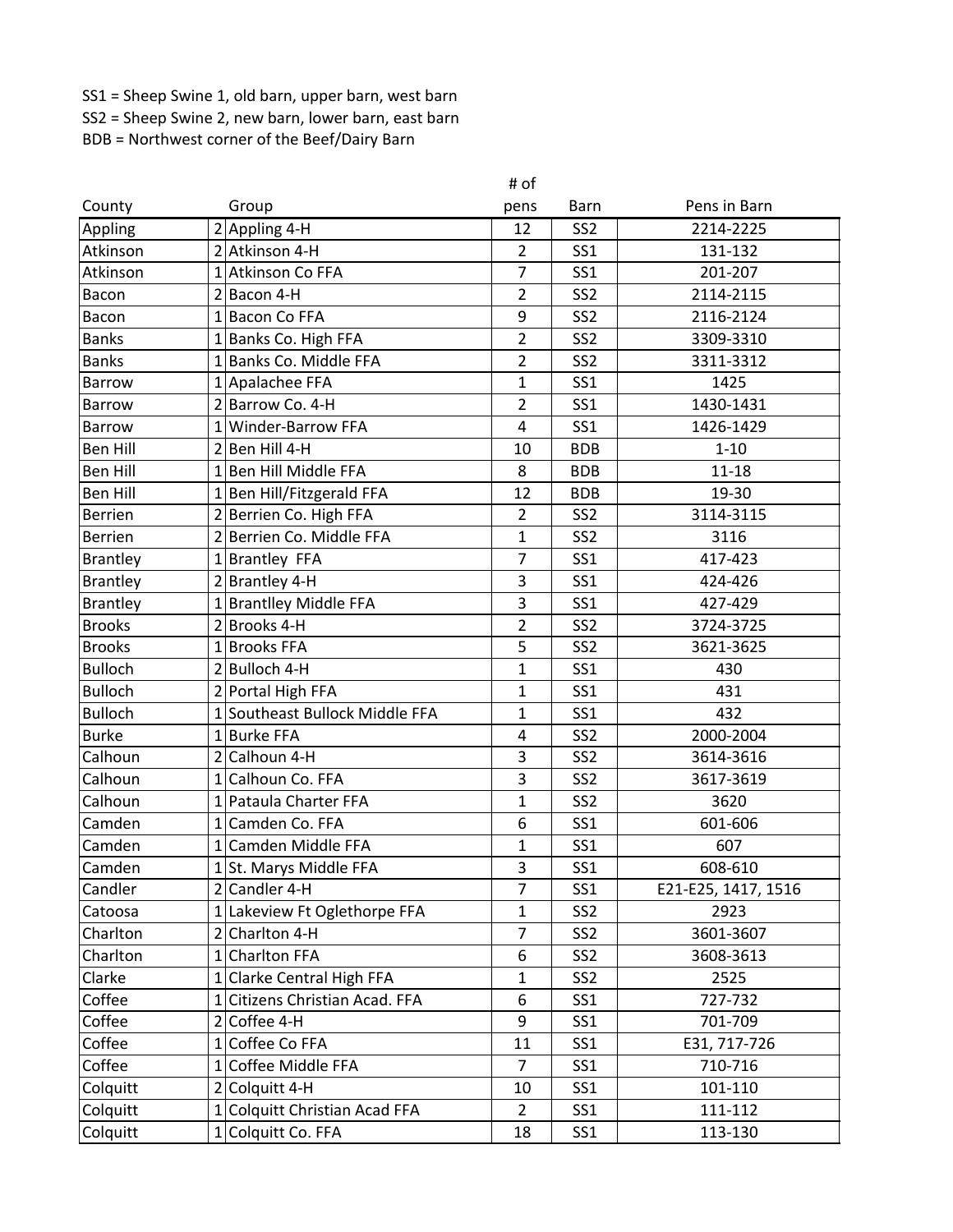| Cook       | 1 Cook FFA                   | 10                      | SS <sub>2</sub> | 2801-2810            |
|------------|------------------------------|-------------------------|-----------------|----------------------|
| Cook       | $2$ Cook 4-H                 | 6                       | SS <sub>2</sub> | 2811-2813, 2911-2913 |
| Cook       | 1 Cook Middle FFA            | 10                      | SS <sub>2</sub> | 2901-2910            |
| Crawford   | 2 Crawford 4-H               | 8                       | SS <sub>2</sub> | 3301-3308            |
| Crawford   | 1 Crawford Co. FFA           | 13                      | SS <sub>2</sub> | 3201-3213            |
| Crisp      | $2$ Crisp 4-H                | $\mathbf{1}$            | SS <sub>2</sub> | 2814                 |
| Crisp      | 1 Crisp Co. High FFA         | 9                       | SS <sub>2</sub> | 2815-2823            |
| Dawson     | 2 Dawson 4-H                 | $\mathbf{1}$            | <b>SS1</b>      | 1515                 |
| Dawson     | 1 Dawson Co. FFA             | 6                       | SS <sub>1</sub> | 1509-1514            |
| Decatur    | 1 Bainbridge FFA             | $\mathbf{1}$            | SS <sub>2</sub> | 2314                 |
| Decatur    | 1 Bainbridge Middle FFA      | $\mathbf{1}$            | SS <sub>2</sub> | 2315                 |
| Decatur    | 2 Decatur 4-H                | 10                      | SS <sub>2</sub> | 2316-2325            |
| Dodge      | 1 Dodge Middle FFA           | 4                       | <b>BDB</b>      | 31-34                |
| Dooly      | 1 Fullington Academy FFA     | $\overline{2}$          | <b>SS1</b>      | E29-E30              |
| Early      | $2$ Early 4-H                | 3                       | SS <sub>2</sub> | 3023-3025            |
| Echols     | 2 Echols 4-H                 | 4                       | <b>SS1</b>      | 1502-1505            |
| Echols     | 1 Echols Co. FFA             | 3                       | <b>SS1</b>      | 1506-1508            |
| Effingham  | $2$ Effingham 4-H            | $\mathbf{1}$            | SS <sub>2</sub> | 2709                 |
| Effingham  | 1 Effingham CCA FFA          | 1                       | SS <sub>2</sub> | 2710                 |
| Effingham  | 1 Effingham Co. FFA          | 3                       | SS <sub>2</sub> | 2711-2713            |
| Elbert     | 2 Elbert Co 4-H              | $\mathbf{1}$            | SS <sub>2</sub> | 3325                 |
| Emanuel    | 2 Emanuel 4-H                | $\mathbf{1}$            | <b>SS1</b>      | E28                  |
| Fannin     | 1 Fannin Co. FFA             | $\overline{\mathbf{4}}$ | SS <sub>2</sub> | 3717-3720            |
| Fannin     | 1 Fannin Co. Middle FFA      | 3                       | SS <sub>2</sub> | 3721-3723            |
| Franklin   | 2 Franklin 4-H               | 15                      | SS <sub>2</sub> | 2403-2413, 2501-2504 |
| Franklin   | 1 Franklin Co. High FFA      | 20                      | SS <sub>2</sub> | 2506-2513, 2601-2611 |
| Franklin   | 1 Franklin Co. Middle FFA    | 10                      | SS <sub>2</sub> | 2612-2613, 2701-2708 |
| Gilmer     | 1 Clear Creek Middle FFA     | 4                       | SS <sub>2</sub> | 2414-2417            |
| Gilmer     | 1 Gilmer Co. FFA             | 8                       | SS <sub>2</sub> | 2418-2425            |
| Gordon     | $2 $ Gordon 4-H              | $\overline{7}$          | SS <sub>1</sub> | 1432, 1501, W1-W5    |
| Grady      | $2$ Grady 4-H                | $\overline{\mathbf{4}}$ | SS <sub>2</sub> | 2514-2517            |
| Grady      | 1 Shiver Middle FFA          | $\overline{7}$          | SS <sub>2</sub> | 2518-2524            |
| Greene     | $2$ Greene 4-H               | $\overline{2}$          | <b>BDB</b>      | 35-36                |
| Habersham  | 2 Habersham 4-H              | 3                       | SS <sub>2</sub> | 3701-3703            |
| Habersham  | 1 Habersham Central FFA      | $\overline{7}$          | SS <sub>2</sub> | 3704-3710            |
| Habersham  | 1 North Habersham Middle FFA | $\overline{2}$          | SS <sub>2</sub> | 3711-3712            |
| Habersham  | 1 South Habersham Middle FFA | 1                       | SS <sub>2</sub> | 3713                 |
| Harris     | $2$ Harris 4-H               | $\mathbf{1}$            | SS <sub>2</sub> | 3313                 |
| Hart       | 1 Hart Co. FFA               | $\mathbf{1}$            | SS <sub>1</sub> | 822                  |
| Hart       | 1 Hart Co. Middle FFA        | $\mathbf 1$             | <b>SS1</b>      | 823                  |
| Heard      | 1 Heard Co. FFA              | $\overline{\mathbf{4}}$ | <b>SS1</b>      | W16-W19              |
| Houston 1  | 1 Bonaire Middle FFA         | $\overline{2}$          | <b>SS1</b>      | 901-902              |
| Houston 1  | 1 Mossy Creek Middle FFA     | 13                      | <b>SS1</b>      | 903-915              |
| Houston 1  | 1 Northside FFA              | 8                       | SS <sub>1</sub> | 916-923              |
| Houston 1  | 1 Northside Middle FFA       | 4                       | SS <sub>1</sub> | 924-927              |
| Houston 1  | 1 Thomson Middle FFA         | 11                      | SS <sub>1</sub> | 928-932, 1001-1006   |
| Houston 1  | 1 Veterans High FFA          | 21                      | SS1             | 1007-1027            |
| Houston 12 | 2 Houston 4-H                | 11                      | SS1             | 1028-1032,1101-1106  |
|            |                              |                         |                 |                      |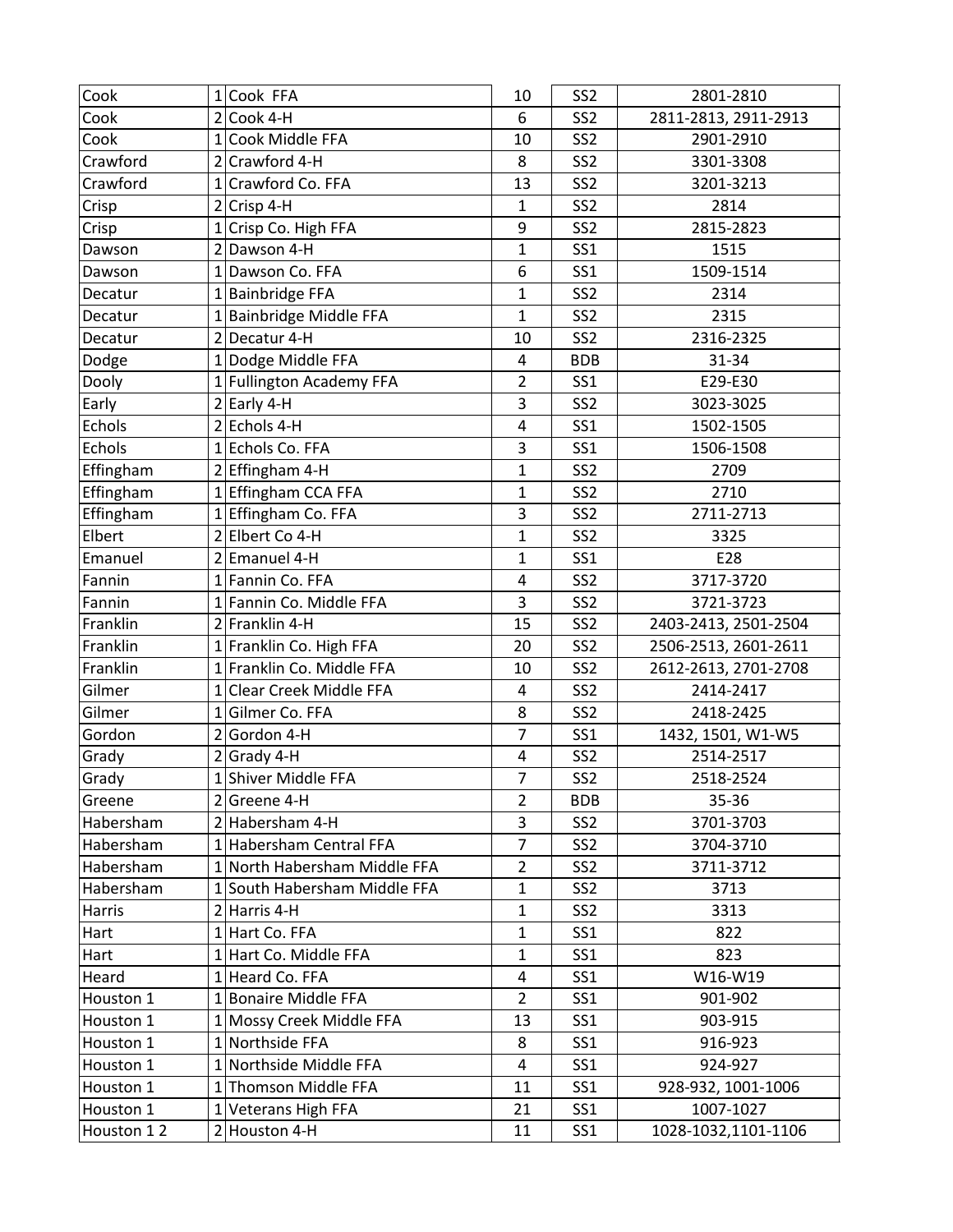| Houston 2         | 1 Feagin Middle FFA           | 6                       | SS <sub>1</sub> | 1107-1112            |
|-------------------|-------------------------------|-------------------------|-----------------|----------------------|
| Houston 2         | 1 Huntington Middle FFA       | $\mathbf{1}$            | <b>SS1</b>      | 1113                 |
| Houston 2         | 1 Perry High FFA              | 31                      | <b>SS1</b>      | 1114-1132, 1201-1212 |
| Houston 2         | 1 Perry Middle FFA            | 23                      | <b>SS1</b>      | 1213-1232, 1301-1303 |
| Houston 2         | 1 Warner Robin FFA            | 4                       | <b>SS1</b>      | 1304-1307            |
| Houston 2         | 1 Warner Robin Middle FFA     | 8                       | <b>SS1</b>      | 1308-1315            |
| Irwin             | $2$  Irwin 4-H                | 3                       | <b>SS1</b>      | 501-503              |
| Irwin             | 1 Irwin Co. FFA               | $\overline{2}$          | <b>SS1</b>      | 504-505              |
| Irwin             | 1 Irwin Middle FFA            | 8                       | <b>SS1</b>      | 506-513              |
| Jackson           | 2 Jackson 4-H                 | 6                       | <b>BDB</b>      | 41-46                |
| Jackson           | 1 Jackson Trail Christian FFA | $\mathbf{1}$            | <b>BDB</b>      | 47                   |
| Jackson           | 1 Jackson-Empower FFA         | $\overline{7}$          | <b>BDB</b>      | 48-54                |
| Jackson           | 1 Jefferson City FFA          | $\overline{\mathbf{4}}$ | <b>BDB</b>      | 55-58                |
| Jasper            | $2$ Jasper 4-H                | $\overline{2}$          | SS <sub>2</sub> | 3214-3215            |
| Jasper            | 1 Jasper Co. FFA              | $\overline{7}$          | SS <sub>2</sub> | 3216-3222            |
| Jeff Davis        | 2 Jeff Davis 4-H              | 16                      | <b>BDB</b>      | 63-78                |
| <b>Jeff Davis</b> | 1 Jeff Davis High FFA         | $\overline{2}$          | <b>BDB</b>      | 79-80                |
| Jeff Davis        | 1 Jeff Davis Middle FFA       | $\overline{2}$          | <b>BDB</b>      | 39-40                |
| Jefferson         | 1 Jefferson Co. FFA           | $\mathbf{1}$            | SS <sub>2</sub> | 3716                 |
| Johnson           | 2 Johnson 4-H                 | $\overline{2}$          | <b>SS1</b>      | W11-W12              |
| Johnson           | 1 Johnson Middle FFA          | $\overline{2}$          | <b>SS1</b>      | W13-W14              |
| Lanier            | 1 Lanier FFA                  | $\overline{2}$          | SS <sub>2</sub> | 3714-3715            |
| Laurens           | 1 Dublin City FFA             | $\mathbf{1}$            | SS <sub>2</sub> | 3501                 |
| Laurens           | 1 East Laurens FFA            | 3                       | SS <sub>2</sub> | 3401-3403            |
| Laurens           | 1 East Laurens Middle FFA     | $\mathbf{1}$            | SS <sub>2</sub> | 3404                 |
| Laurens           | 2 Laurens 4-H                 | $\overline{2}$          | SS <sub>2</sub> | 3405-3406            |
| Laurens           | 1 West Laurens FFA            | 6                       | SS <sub>2</sub> | 3407-3412            |
| Laurens           | 1 West Laurens Middle FFA     | $\mathbf{1}$            | SS <sub>2</sub> | 3413                 |
| Lowndes           | 2 Lowndes 4-H                 | 4                       | SS <sub>2</sub> | 3314-3417            |
| Lowndes           | 1 Lowndes Co. FFA             | 3                       | SS <sub>2</sub> | 3318-3320            |
| Lumpkin           | 2 Lumpkin Co. 4-H             | $\mathbf{1}$            | <b>SS1</b>      | E35                  |
| Lumpkin           | 1 Lumpkin Co. FFA             | $\overline{2}$          | <b>SS1</b>      | E36-E37              |
| Lumpkin           | 1 Lumpkin Midddle FFA         | $\mathbf{1}$            | SS <sub>1</sub> | E38-E39              |
| Madison           | 2 Madison 4-H                 | 5                       | SS <sub>2</sub> | 2303-2307            |
| Madison           | 1 Madison Co. FFA             | 6                       | SS <sub>2</sub> | 2308-2313            |
| Miller            | 1 Miller Co. High FFA         | $\mathbf 1$             | SS <sub>2</sub> | 2614                 |
| Mitchell          | 1 Baconton Charter FFA        | $\mathbf{1}$            | <b>SS1</b>      | 323                  |
| Mitchell          | 2 Mitchell 4-H                | 5                       | SS <sub>1</sub> | 324-328              |
| Mitchell          | 1 Pelham FFA                  | 3                       | SS <sub>1</sub> | 329-331              |
| Monroe            | 1 Mary Persons FFA            | $\overline{2}$          | SS <sub>2</sub> | 2615-2616            |
| Monroe            | 2 Monroe 4-H                  | 1                       | SS <sub>2</sub> | 2617                 |
| Monroe            | 1 Monroe Co. Middle FFA       | 8                       | SS <sub>2</sub> | 2618-2625            |
| Montgomery        | 2 Montgomery 4-H              | 3                       | SS <sub>1</sub> | 1409-1411            |
| Montgomery        | 1 Montgomery Co. FFA          | 5                       | <b>SS1</b>      | 1412-1416            |
| Morgan            | 1 Morgan FFA                  | $\overline{2}$          | Ss1             | 826-827              |
| Murray            | 1 Gladden Middle FFA          | 1                       | SS <sub>1</sub> | 828 (no pig in 829)  |
| Murray            | 1 Murray Co. FFA              | 3                       | <b>SS1</b>      | 830-832              |
| Newton            | 1 Eastside FFA                | $\mathbf{1}$            | SS <sub>1</sub> | 1323                 |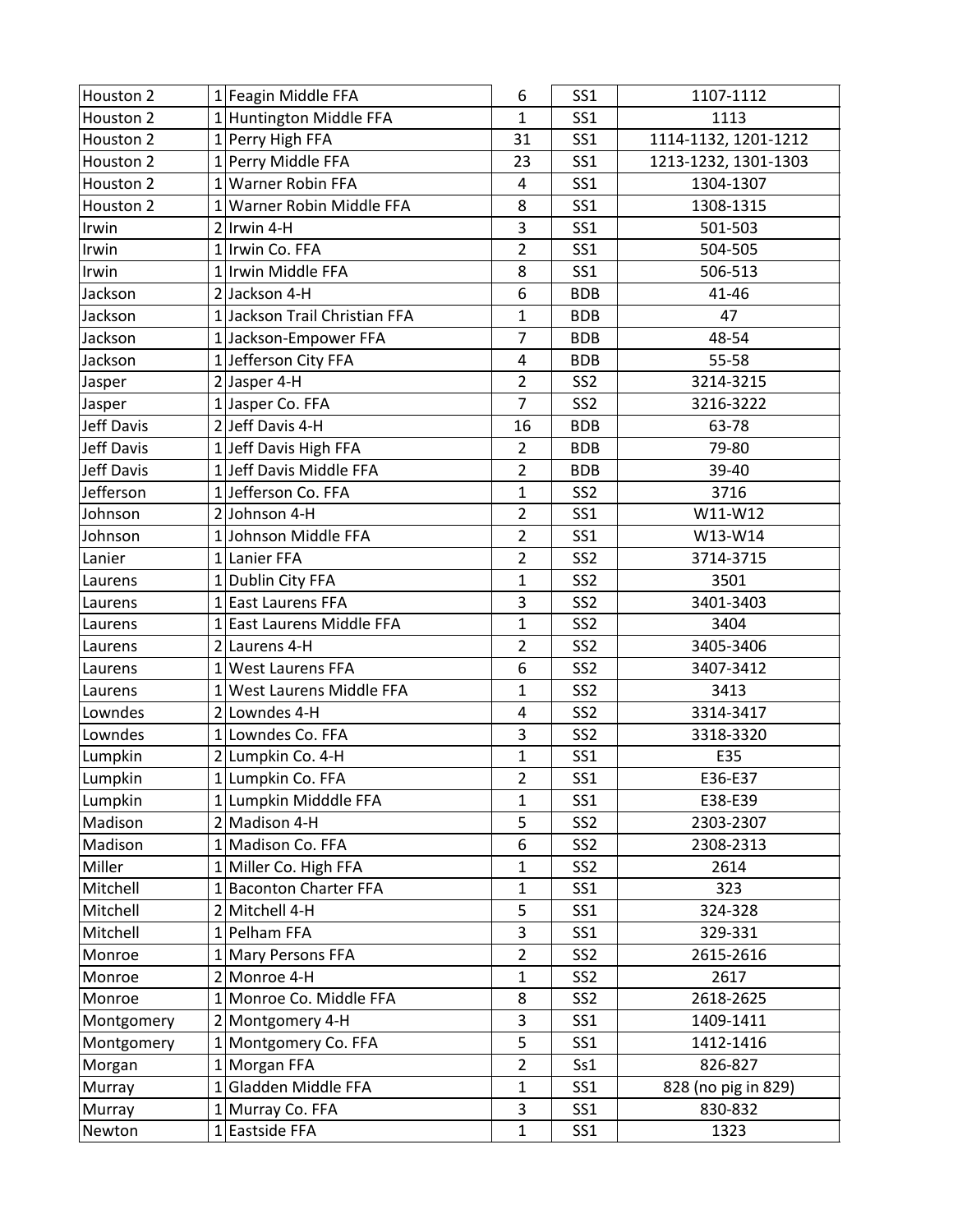| Newton     |                | 2 Newton 4-H               | 3              | <b>SS1</b>      | 1324-1326                |
|------------|----------------|----------------------------|----------------|-----------------|--------------------------|
| Newton     |                | 1 Newton CCA FFA           | 5              | <b>SS1</b>      | 1327-1331                |
| Newton     |                | 1 Newton Co. FFA           | 1              | <b>SS1</b>      | 1332                     |
| Oconee     |                | 1 Athens Christian FFA     | 1              | SS <sub>2</sub> | 3001                     |
| Oconee     |                | 1 Malcom Bridge Middle FFA | 8              | SS <sub>2</sub> | 3002-3009                |
| Oconee     |                | 1 North Oconee High FFA    | 8              | SS <sub>2</sub> | 3010-3013, 3110-3113     |
| Oconee     | $\overline{2}$ | Oconee 4-H                 | 4              | SS <sub>2</sub> | 3106-3109                |
| Oconee     |                | 1 Oconee Co. FFA           | $\overline{2}$ | SS <sub>2</sub> | 3104-3105                |
| Oconee     | $\mathbf{1}$   | Oconee Co. Middle FFA      | $\overline{2}$ | SS <sub>2</sub> | 3102-3103                |
| Oglethorpe | $\overline{2}$ | Oglethorpe 4-H             | $\overline{2}$ | <b>SS1</b>      | 819, 821 (no pig in 820) |
| Pickens    |                | 2 Pickens 4-H              | 4              | <b>SS1</b>      | 208-211                  |
| Pickens    |                | 1 Pickens Co. FFA          | 15             | <b>SS1</b>      | 212-226                  |
| Pickens    |                | 1 Pickens Jr High FFA      | 6              | <b>SS1</b>      | 227-232                  |
| Pierce     |                | 2 Pierce 4-H               | $\mathbf 1$    | <b>SS1</b>      | 817                      |
| Pierce     |                | 1 Pierce Co. Middle FFA    | $\mathbf{1}$   | <b>SS1</b>      | 818                      |
| Pike       |                | $2$ Pike 4-H               | $\mathbf 0$    | -----           |                          |
| Pike       |                | 1 Pike Co. High FFA        | 11             | SS <sub>2</sub> | 2714-2724                |
| Pulaski    |                | 1 Hawkinsville FFA         | $\mathbf 1$    | <b>SS1</b>      | E26                      |
| Pulaski    |                | 2 Pulaski 4-H              | 1              | <b>SS1</b>      | E27                      |
| Rabun      |                | 1 Rabun Co. FFA            | $\overline{7}$ | SS <sub>2</sub> | 3414-3420                |
| Randolph   |                | 2 Randolph 4-H             | 9              | SS <sub>2</sub> | 3117-3125                |
| Screven    |                | 2 Screven 4H               | 6              | SS <sub>2</sub> | 2914-2419                |
| Screven    |                | 1 Screven Co. FFA          | 3              | SS <sub>2</sub> | 2920-2922                |
| Seminole   |                | 2 Seminole 4-H             | $\overline{7}$ | <b>SS1</b>      | 301-307                  |
| Seminole   |                | 1 Seminole Co. FFA         | 15             | <b>SS1</b>      | 308-322                  |
| Stephens   |                | 1 Stephens Co. High FFA    | 4              | <b>SS1</b>      | 1316-1319                |
| Stephens   |                | 1 Stephens Co. Middle FFA  | 3              | <b>SS1</b>      | 1320-1322                |
| Tattnall   |                | 2 Tattnall 4-H             | $\overline{7}$ | SS <sub>2</sub> | 3515-3521                |
| Tattnall   |                | 1 Tattnall Co. FFA         | 4              | SS <sub>2</sub> | 3522-3525                |
| Taylor     |                | $2$ Taylor 4-H             | $\overline{2}$ | SS <sub>2</sub> | 2824-2825                |
| Telfair    |                | $2$ Telfair 4-H            | $\mathbf{1}$   | SS <sub>2</sub> | 2725                     |
| Telfair    |                | 1 Telfair FFA              | $\overline{2}$ | SS <sub>2</sub> | 2924-2925                |
| Terrell    |                | $2$ Terrell 4-H            | $\mathbf{1}$   | SS <sub>1</sub> | 332                      |
| Thomas     |                | 2 Thomas 4-H               | $\mathbf 1$    | <b>SS1</b>      | 1424                     |
| Thomas     |                | 1 Thomas Co Central FFA    | 6              | SS <sub>1</sub> | 1418-1423                |
| Tift       |                | $2$ Tift 4-H               | $\overline{7}$ | SS <sub>2</sub> | 3014-3020                |
| Tift       |                | 1Tift Co. FFA              | $\overline{2}$ | SS <sub>2</sub> | 3021-3022                |
| Toombs     |                | 2 Toombs 4-H               | $\overline{2}$ | SS <sub>1</sub> | 514-515                  |
| Toombs     |                | 1 Toombs Co. FFA           | 3              | SS <sub>1</sub> | 517-519                  |
| Toombs     |                | 1 Toombs Middle FFA        | $\mathbf 1$    | <b>SS1</b>      | 516                      |
| Toombs     |                | 2 Toombs Other             | $\overline{2}$ | <b>BDB</b>      | 37-38                    |
| Troup      |                | 1 Callaway FFA             | $\mathbf{1}$   | SS <sub>2</sub> | 3101                     |
| Union      |                | 1 Union Co. FFA            | 5              | SS <sub>1</sub> | 611-615                  |
| Union      |                | $2$ Union 4-H              | 1              | <b>SS1</b>      | 616                      |
| Union      | 1 <sup>1</sup> | <b>Union Middle FFA</b>    | 4              | SS <sub>1</sub> | 617-620                  |
| Upson      |                | $2$ Upson 4-H              | $\mathbf{1}$   | SS <sub>1</sub> | 621                      |
| Upson      |                | 1 Upson-Lee High FFA       | 5              | SS <sub>1</sub> | 622-626                  |
| Upson      |                | 1 Upson-Lee Middle FFA     | 4              | SS <sub>1</sub> | 627-630                  |
|            |                |                            |                |                 |                          |